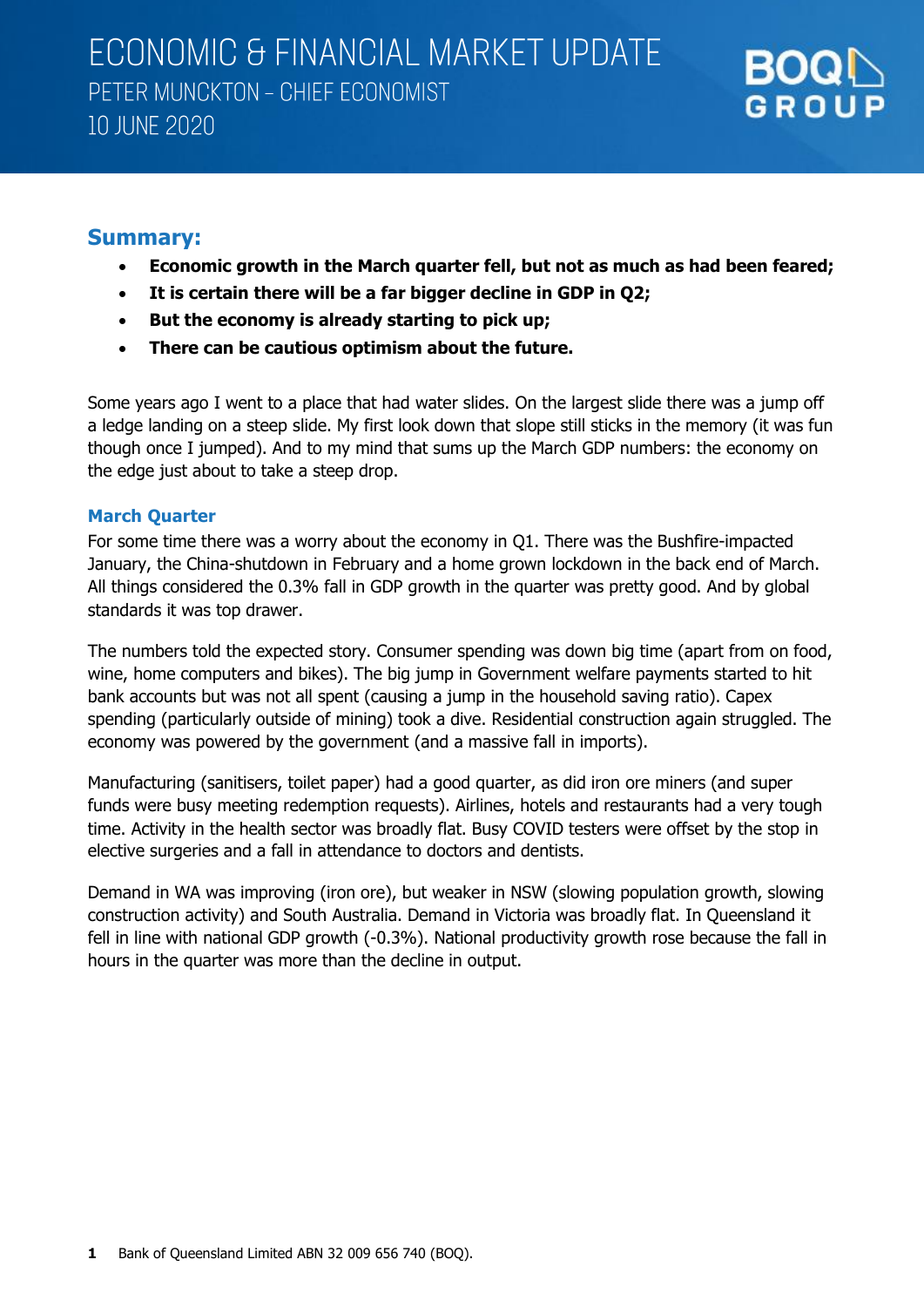





### **June Quarter**

It is certain there will be an even bigger decline in the June quarter (I expect -7.5%, other economists have bigger declines). A significant chunk of the economy was shut for half the quarter (albeit that started in late March). This means consumers couldn't spend even if they wanted and so were forced savers. Weak spending means low profits. In April firms said their forward order book was by far the worst they have seen in the past 20-plus years. The underutilisation rate shot up to a record high (nearly 20%). Hours worked (a decent proxy for economic activity) looks to be down 8-10% in the June quarter.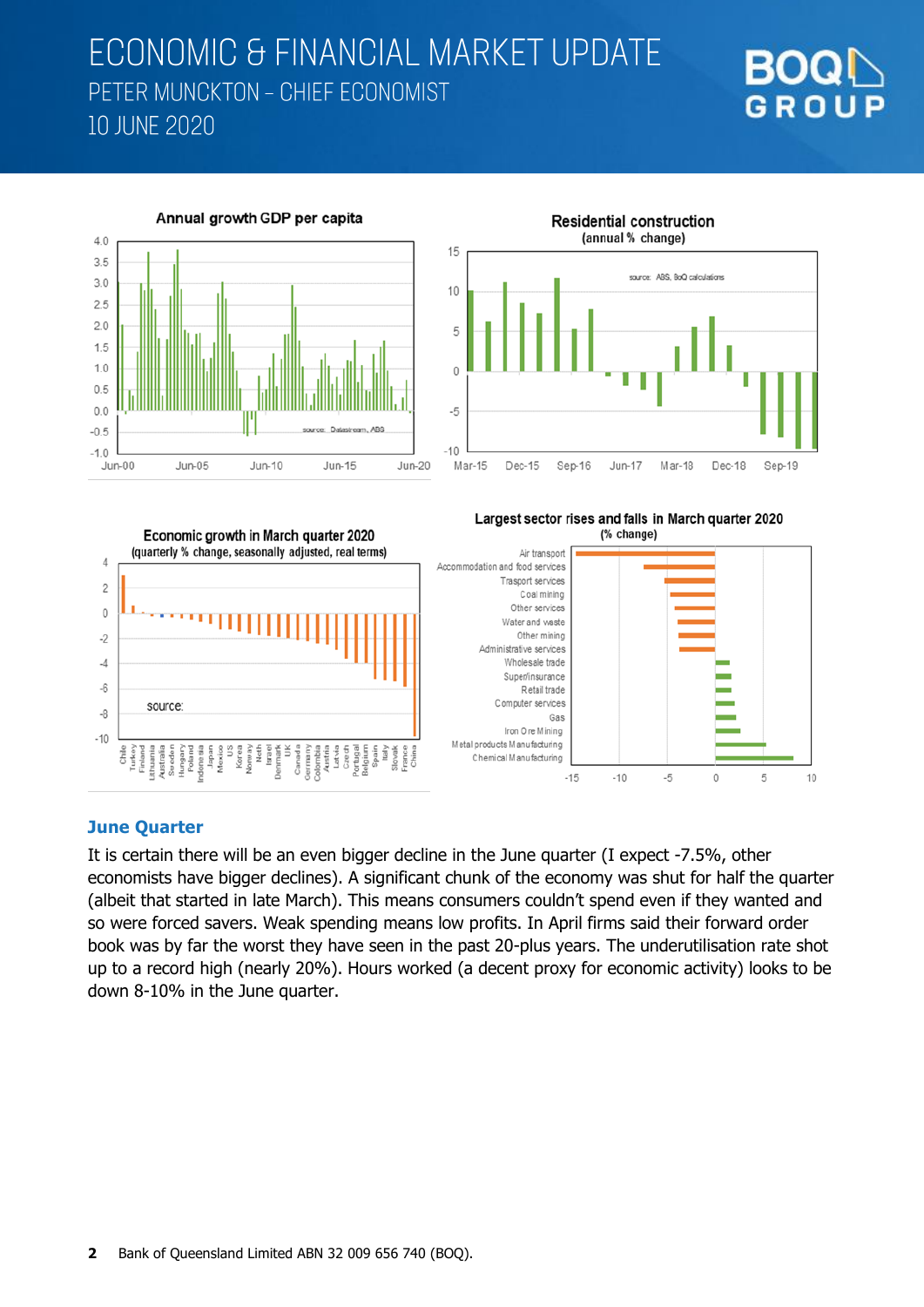



### **Second Half Of 2020**

But the June quarter will be the nadir. The economy has been opened up a lot quicker than most forecasters had assumed. Consumer confidence starting picking up in mid-April as the number of new cases went down. Credit/debit card data indicates that household spending has been increasing as shops and restaurants have re-opened. The quicker end to social distancing policies and aggressive government response has meant that the fall in GDP will not be as bad as a number of analysts (including the RBA and the Treasury) had feared. And this also means the forecasters are revising up their views about the September quarter. Decent growth is also on the cards for the December quarter as consumers and businesses gain more confidence.

#### **Social Distancing Policies**

But it will take some time for the level of income in the economy to get back to where it was at the start of this year. The big brake is that some of the (fully justified) social distancing policies will remain in place. According to the Oxford University, Australia's social distancing policies were tough by global standards although others were tougher (such as New Zealand). Although the policies have been eased their stringency remained tighter at the end of May than they had been in mid-March (although things have been eased since then). Confirmation comes from mobility indicators still being well under what would be considered 'normal'.

Further easing of restrictions is likely in coming months. There is talk about travel 'bubbles' with New Zealand (and in time with other countries). Crowds attending sporting events appear to be on the agenda (sell-out attendances are some time away). More people will be allowed into pubs and clubs (and eventually nightclubs). The possibility of re-starting long-term immigration by putting in place a quarantining program is being discussed.

As the economy is opened up there is the real risk of a 'second wave' of COVID cases. This has happened in other countries (outbreaks in nightclubs in Tokyo and Seoul, in some schools in Israel). The number of cases in the community appears to be small (particularly outside of parts of Melbourne) but we can't be certain without a more comprehensive testing program. Our hospital and treatment capacity has been increased. And the testing and tracing capability is now more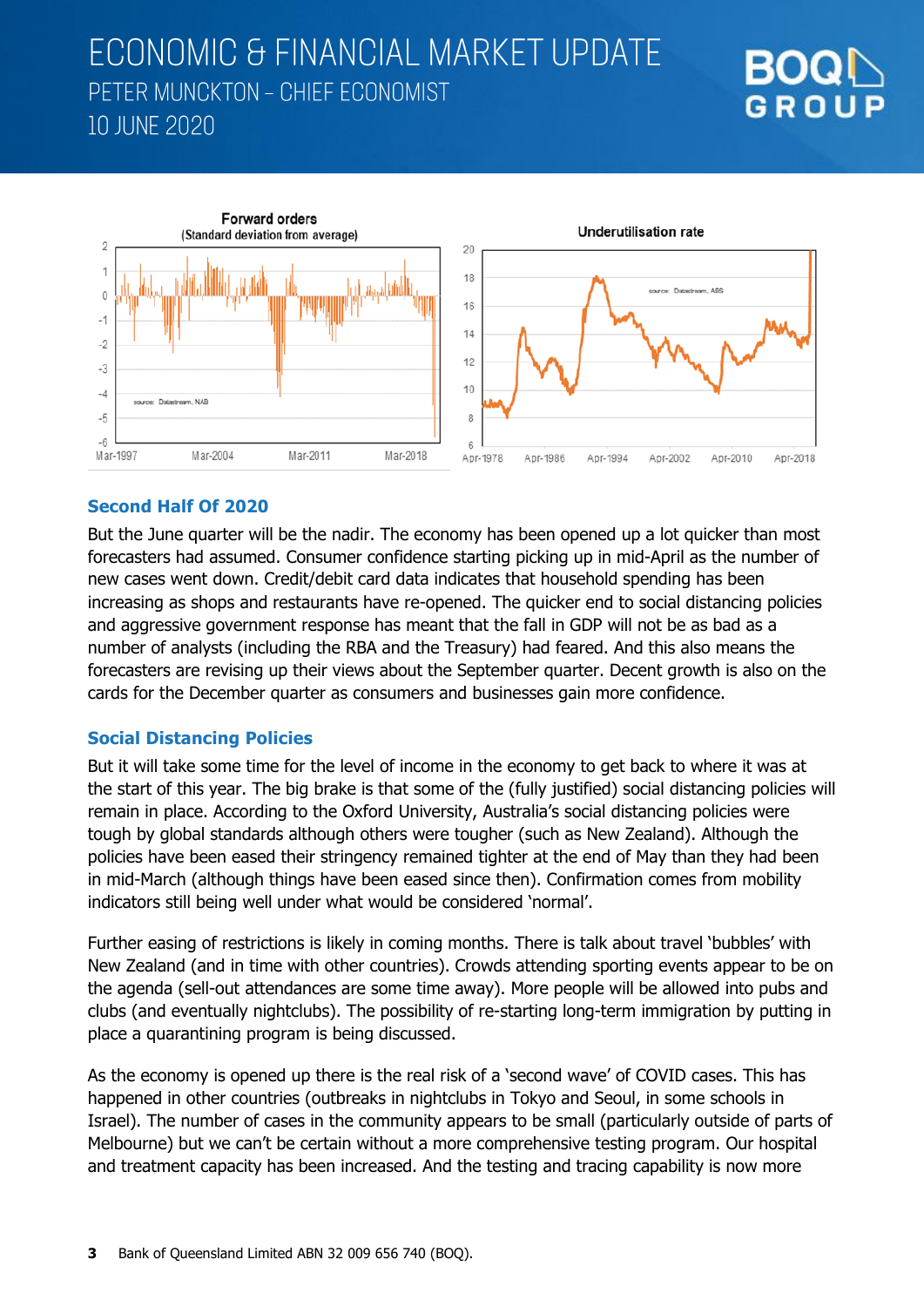

efficient. All of suggests that in the event of any outbreak it is unlikely to again lead to the shutdown of the entire economy.

But some form of social distancing policies will be in place until an effective vaccine or treatment is found (and that is likely at least 12 months away). This means that activity in some sectors (such as accommodation/food services, air transport, retail, wholesale and recreation) will be constrained for an extended period.



#### **Consumer/Business Confidence**

One of the biggest unknowns is how consumers and businesses will react as everything is opened up. Everyone is happy there is now more freedom but it would be surprising if there was not some caution after such a big shock. Surveys suggest that households indicate they feel their budget is under strain. They look for things to improve next year but (probably rightly) don't think they will return to normal any time soon. They are concerned about the jobs market (but interestingly not unduly so). Their bigger worry will be that their pay packet won't be getting any larger for the foreseeable future. And then there is the general uncertainty of what the new world will look like.

Business confidence has also taken a bad knock. At the peak of the lockdown firms reported that new orders were at their lowest than in any time for the past twenty five years. No surprise that firms took a knife to their capex budgets (particularly service industries). Even miners who expect to spend more on capex next year have cut the size of what they expect to do. Many firms indicate that hiring will be kept to a minimum.

Business confidence will improve as more of the economy opens up. But most will remain cautious until there is more certainty about the economy. Most firms will also need to time to re-build their cash reserves after running them down in recent months.

In short, the economy won't return to normal for a while. Sectors still impacted by COVID restrictions will struggle for longer. There will be firms across the economy that are likely to find the going tough and are unlikely to re-open. Other businesses have (or will) cut staff to remain viable.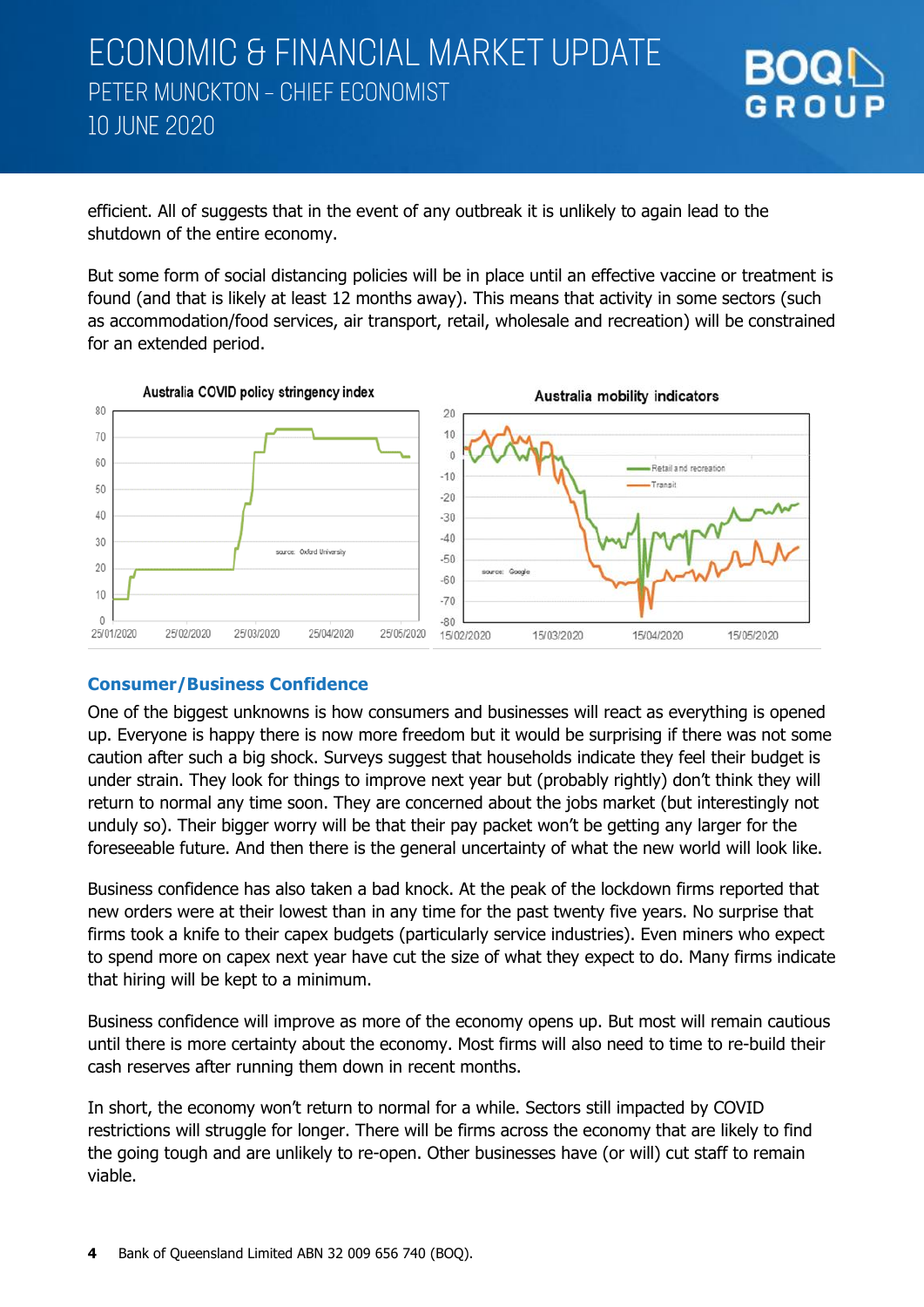



#### **Construction**

One of the sectors that is finding the going hard is construction and this is likely to weigh on the economy over the next year, or so. Residential construction activity has declined for the past five quarters. The construction sector more generally is finding the going tough. The pipeline of work is getting shorter. And the forward indicators (order books, building approvals) are not painting a better story.

Even before COVID the residential construction industry was slowing. There were clear signs of over-supply (indicated by declining rents). But things have got worse post COVID. Demand is lower because of the big decline in immigration. Supply is higher from an increase of existing housing stock hitting the market as students and long-term visitors returning home. Some renters will also have returned to 'mum and dad'. An uncertain environment makes it tough for consumers to have the confidence to want to make a big investment.

Conditions are different between states and across different segments of the industry. Lower immigration will have a bigger influence on Sydney and Melbourne, the two states that have had the biggest increase in supply of new housing in recent years. Soggy house prices is good for first home buyers, but not for investors. The demand to build new houses is likely to be stronger than for units the next couple of years.

It is not all doom and gloom. The amount of alteration and additions work is rising. This will get a bump from the Government's stimulus package, although how big a bump is a matter for debate.

There will also be a decline in non-residential construction. There is a substantial amount of new office space about to hit the Sydney and Melbourne markets. At the same time the weaker economy means less demand for office space (even once social distancing policies are fully relaxed). Some projects will still go ahead, but the level of building activity will be lower for some time.

One positive of a slowing construction sector is that resources become available to stronger areas of the economy that need similar skills (such as mining or infrastructure projects).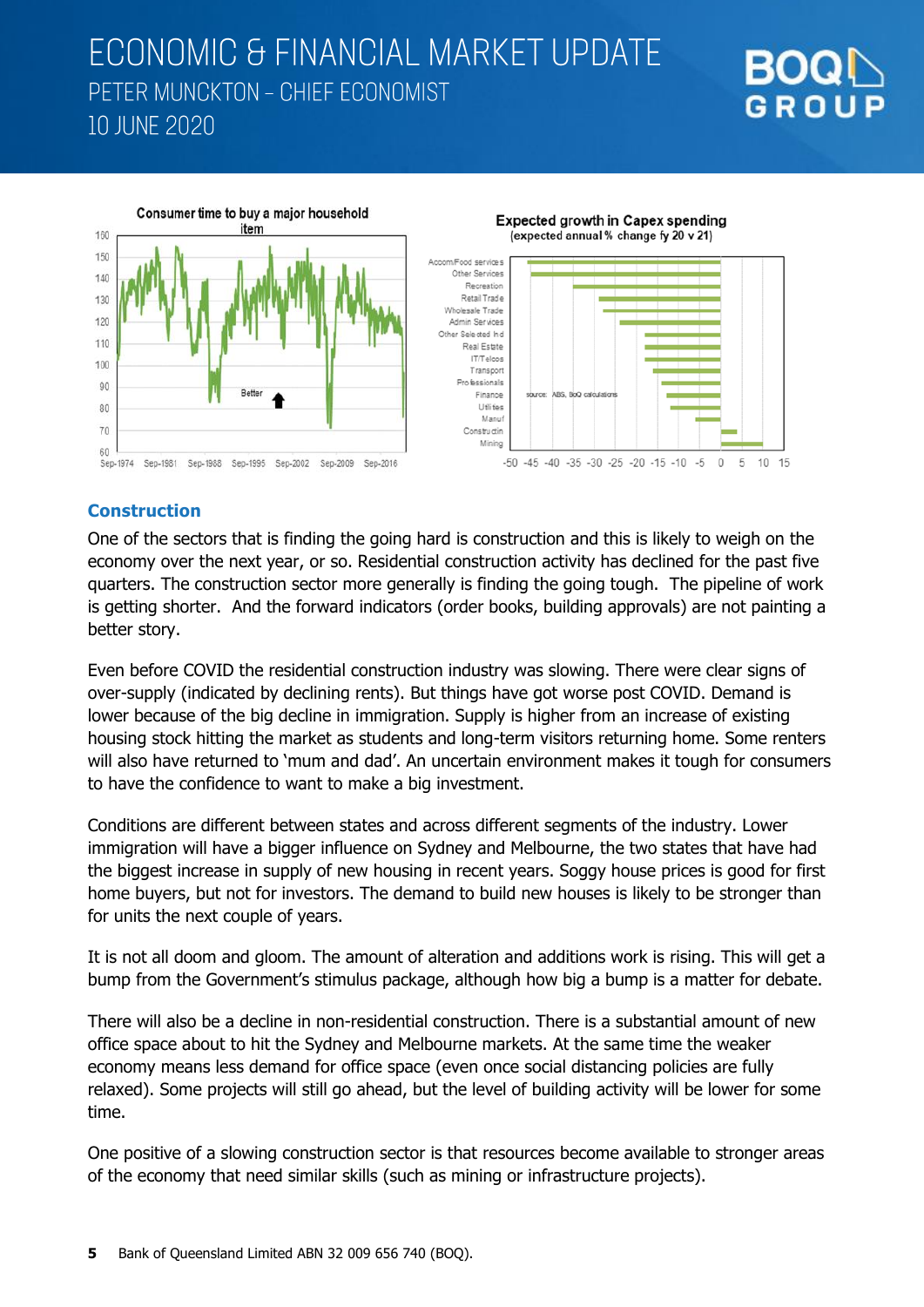





#### **Global Economy**

The biggest risk though is the global economy. The European and US are gradually opening up their economies. It will be interesting to see whether they can keep them open given their still high level of new cases (notably in the US and UK). Important for Australia is that a number of our major trading partners (notably China, Korea, Japan and Singapore) have dealt with this crisis well. The US and European Governments have splashed a lot of cash around to support their economies. The Asian Governments are now following.

The economic data is improving. But wherever you look there are worries. In Europe the concern is that a number of governments (such as Italy) don't have the ability to spend enough to pump up their economy. In the US it is that the sky-high unemployment rate won't come back down to earth quick enough. In China it is the rapid buildup of debt.

And the biggest worry is a number of emerging countries (notably in Africa and South America). Some (such as Brazil) have dealt with COVID poorly. Many of the countries have very poor health systems, and are unable to treat, trace or test anywhere near as well as most developed countries. Their Governments' also do not have the same fire power to support their economy. And many of those countries are already vulnerable from having too much debt.

Financial market confidence in the global economy has improved over the past month (a reason for the big bounce in equity markets). Big country central banks have made it clear they will do what is necessary to support economic growth. Some Governments' are also doing their bit. But success in dealing with the health crisis has been mixed. And it is yet far from clear whether all countries will be able to do enough to re-fuel their economy.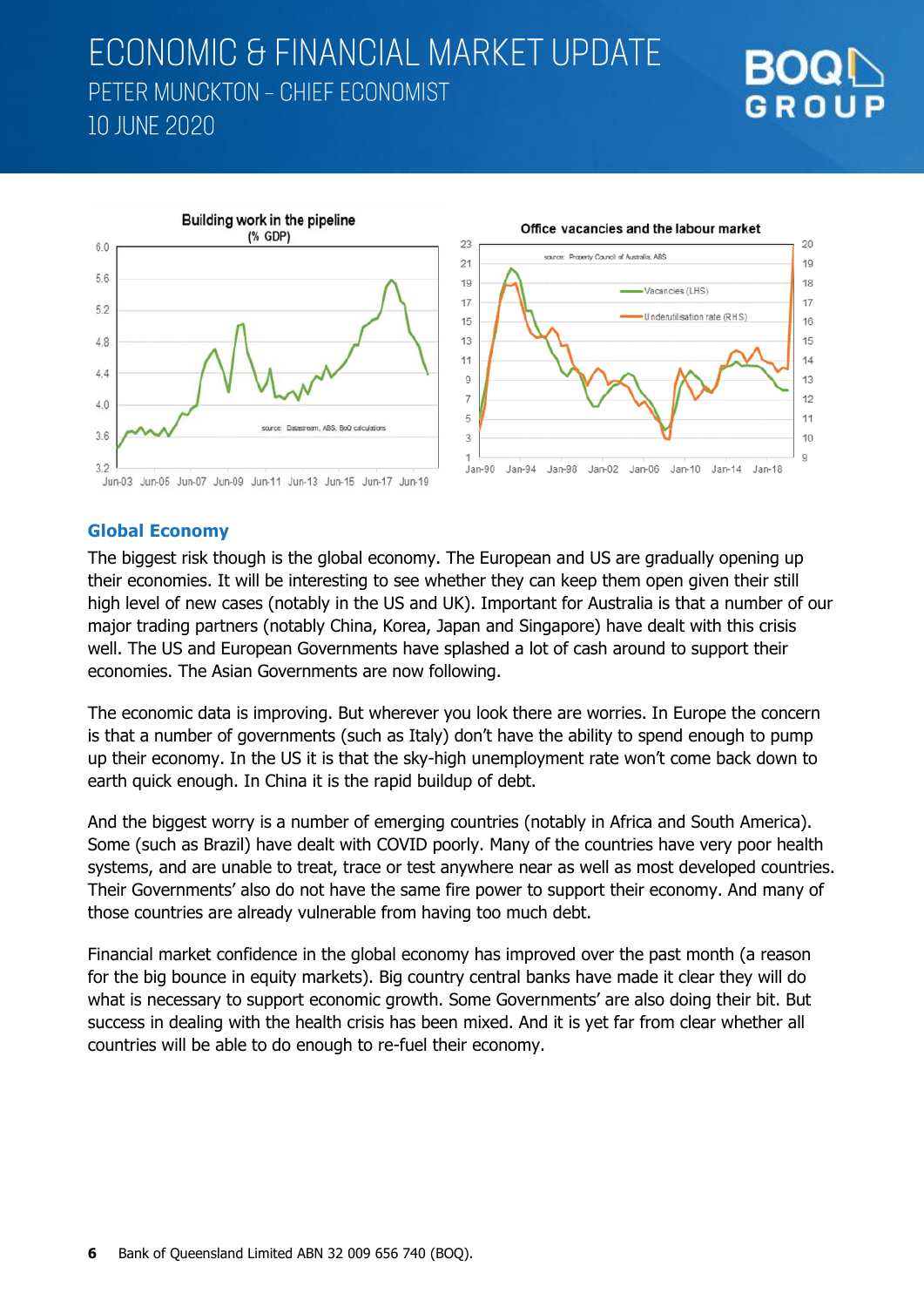





### **Monetary Policy**

But there are reasons for hope. A key factor behind the better than expected economic performance in March was that the RBA quickly cut interest rates and made sure the financial system had plenty of liquidity. The more recent data has convinced the RBA that the economy is doing better than previously thought. Better, but not good enough. This means that the cash rate will need to remain at 0.25% for an extended period. Ditto the three-year part of the (government) yield curve will remain at around 0.25% for some time. It can be taken as a given the RBA will do what is needed to make sure the cheap financing is widely available.

One question I often get is whether interest rates this low adds any extra punch to the economy. Certainly it has not spurred any new borrowing. Monthly credit growth was flat in April. But very low rates is helping households and firms repay debt. Low interest rates has helped keep a lid on the \$A. And they are an important reason why house prices have held up (and equity markets have rose). Right now a lot of the extra cash that the RBA (and Government) have pumped into the economy has been saved. But as confidence returns and the economy continues to open up more of that cash will be spent.

There has also been speculation that the RBA is contemplating a move towards a negative cash rate. The RBA themselves are against it (and I agree), thinking that the negatives (weakens the banking system, bad for confidence) outweigh the positives. With the economy currently showing better signs the RBA is more than happy to keep policy where it is. If things do turn bad there are other levers than can be pulled (such as buying bonds to reduce long-term interest rates). The RBA though would face a difficult question if the Federal Reserve (the US central bank) decided it needed a negative cash rate (but is unlikely).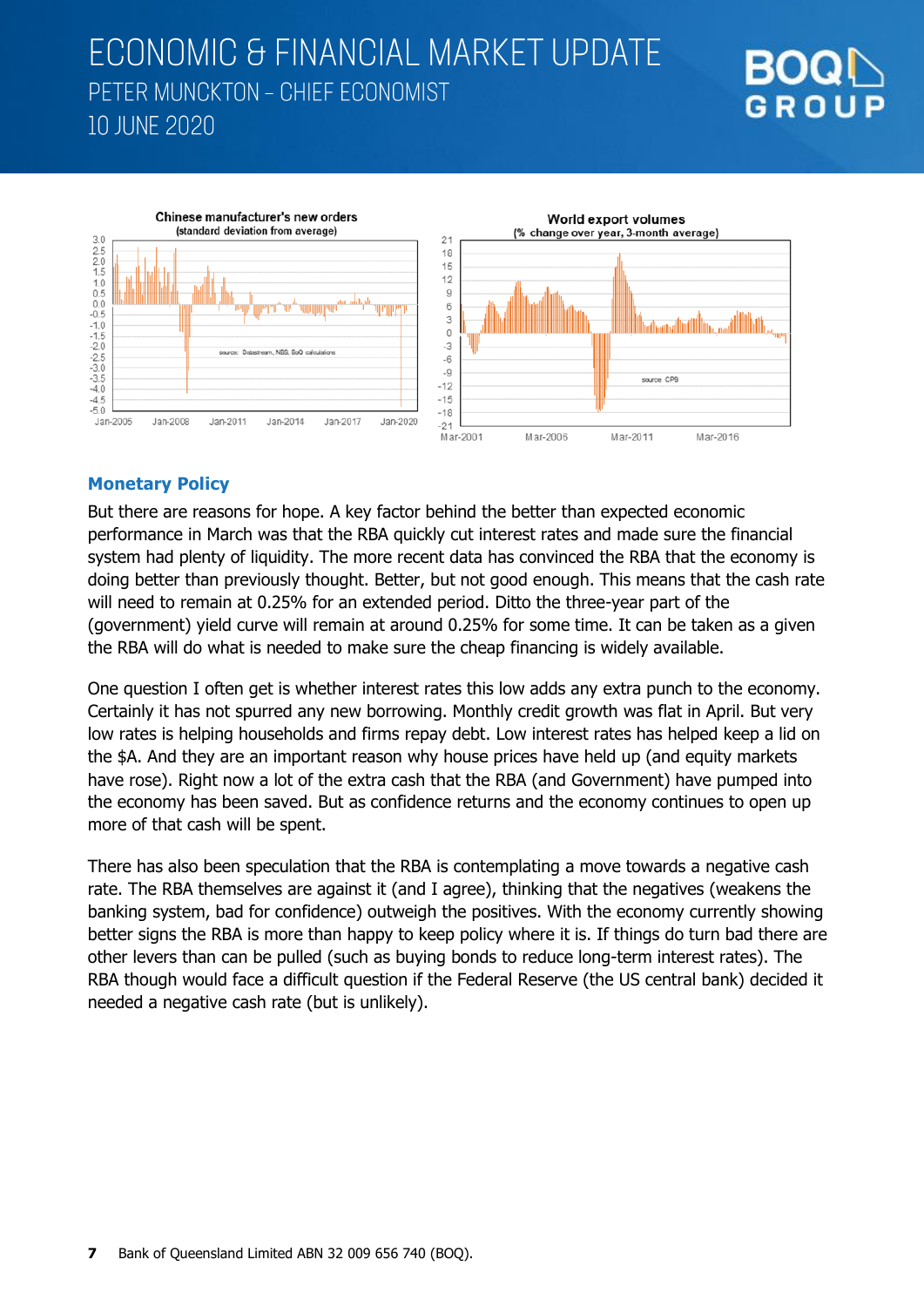



### **Fiscal Policy**

Having very cheap widely available finance has been important. But the level of interest rates is not the crucial issue holding back the economy. Right now it is a lack of income. Towards the end of the year (and into next) it will be a lack of demand. And with these problems only a government can help.

And they are. The amount of money that the Australian (and state) Government(s) are pumping into the economy is towards the top end of the global fiscal spending table. The Government can be so generous because Australia's debt is very low by global standards (we are one of the few AAA rated countries) and interest rates are rock bottom. To date the Government has been easily been able to funds its bigger budget deficits.

There is more Government support to come. In addition to the recently announced construction package there has been more funding for infrastructure. More spending is likely to be required. Ideally it should go towards areas that also help boost the long-term potential of the economy.

There has been discussion about a looming 'income cliff' with the end of the Jobkeeper program at the end of September. This could be a problem. But we don't know how strong the economy will be at the end of September so we have no idea about the size of the 'cliff'. In any event after their aggressive support of the economy so far this year there is very little chance the Government would knowingly let the economy walk off a cliff.

Encouragingly, there is also discussion about other policies that will help the economy. These include tax and industrial relations reform, as well as Commonwealth-State responsibilities (ie, simplifying which government is responsible for doing what things). It is not clear as how much action will come from the talk (although there are some promising signs). But at least there is talk.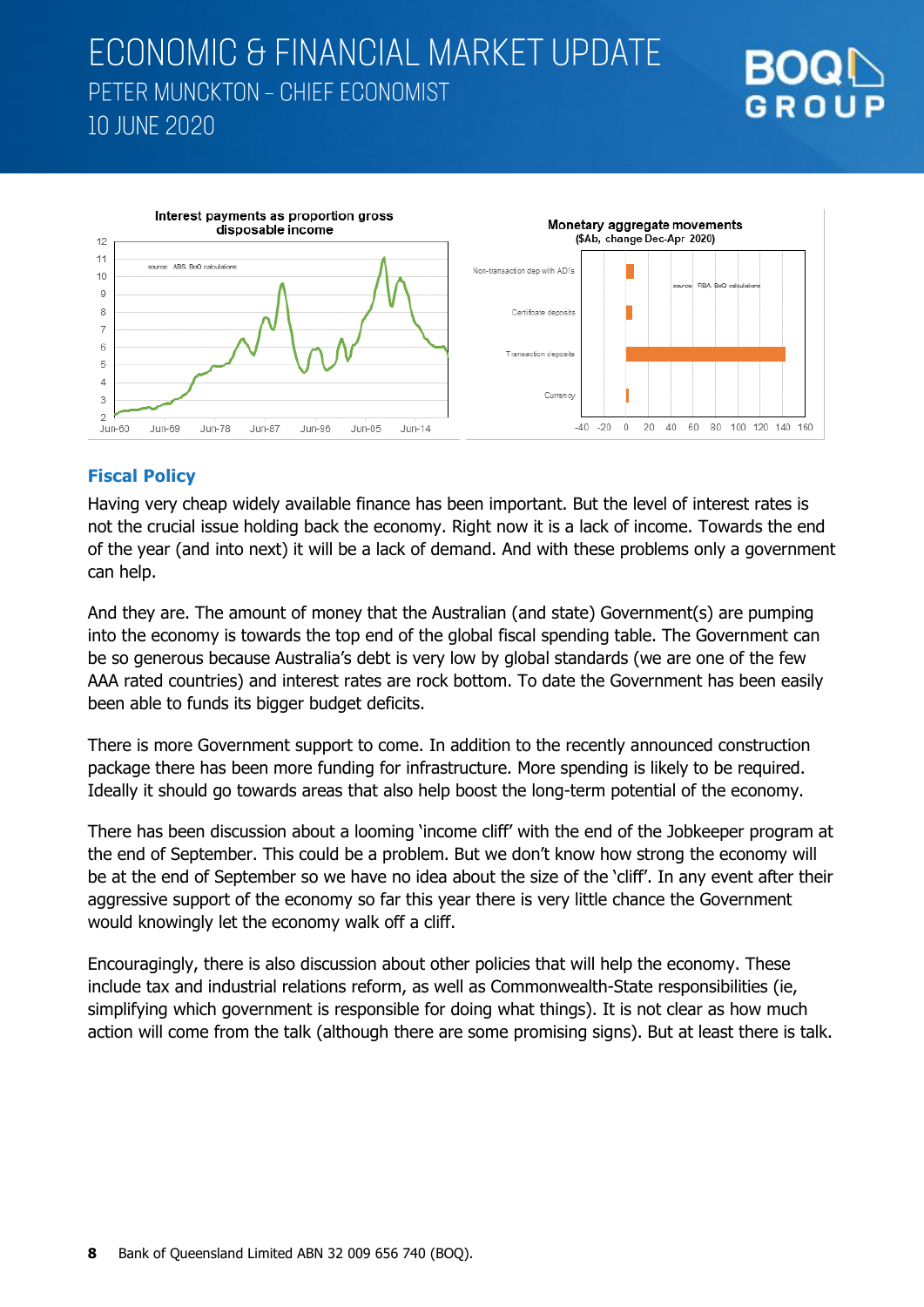



### **Manufacturing**

One sector that is being talked about having growth potential is manufacturing. Manufacturer's had a pretty good March quarter, helped by the sudden need to produce sanitisers and face masks. That need won't go away for a while. Manufacturing will get a further boost when a vaccine/treatment is found (Australia does manufacture vaccines). But other manufacturers will be hit by a weaker construction sector.

COVID exposed Australia's vulnerability to problems in the medical supply chain. It is almost certain that the Government will require more medical supplies to be manufactured locally in the future. But there has also been suggestions that Australia should become more self-sufficient in other areas of manufacturing as protection against a future pandemic (or war).

The problem is that Australia has not been competitive in manufacturing for some time. Our productivity in that sector has been at the bottom end for developed countries. A sky-high \$A was a problem during the mining boom. More generally the mining boom supercharged incomes in the Australian economy, making it difficult for local manufacturer's to compete. In more recent years the rise of energy prices has made things tough.

If the Government was to require more manufacturing to be done in Australia that would mean that more production would be done by a relatively inefficient industry. The result would be lower incomes for Australians. But there are reasons to think the sector will become more productive. The weaker \$A (if sustained) will help manufacturers. And some of the policy changes the Government is discussing (taxation, industrial relations reform) if implemented would be a big plus. As would anything that could be done to lower energy prices.